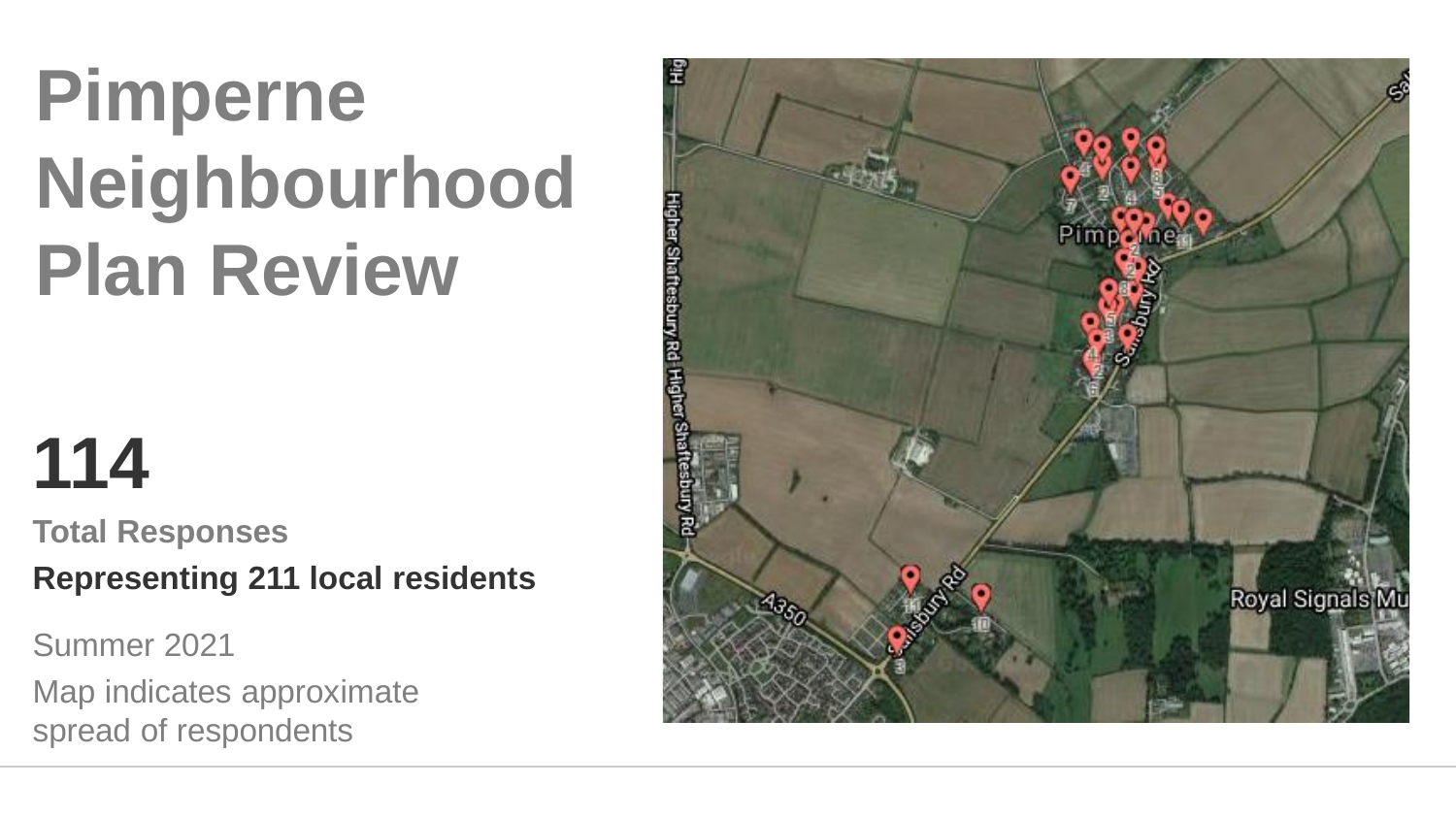## **Q8: How many people are there in your household, including yourself:**

Answered: 110 Skipped: 4

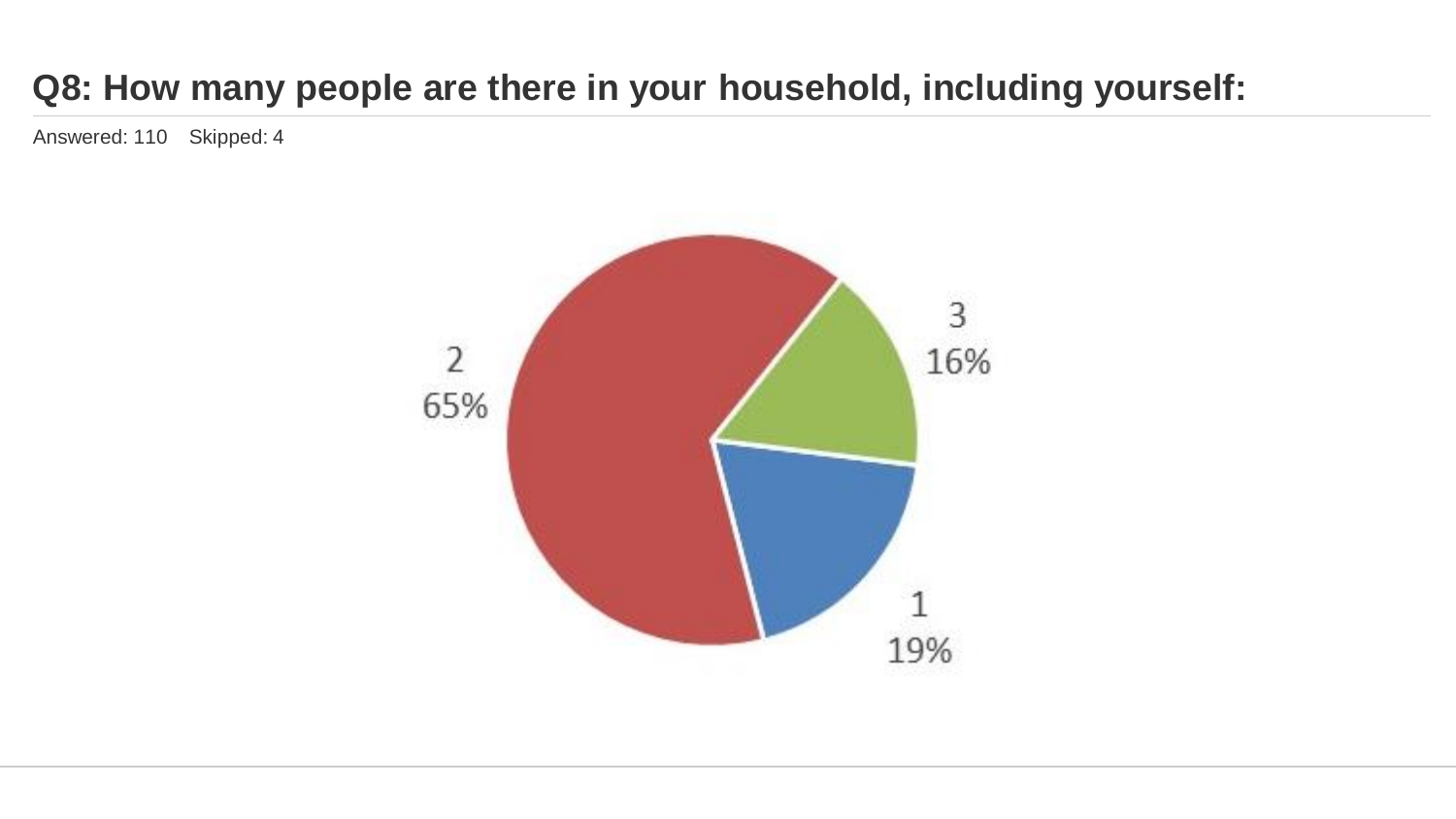## **Q1: We would like to know if you agree or disagree with the following statements:**

Answered: 114 Skipped: 0



No I do not agree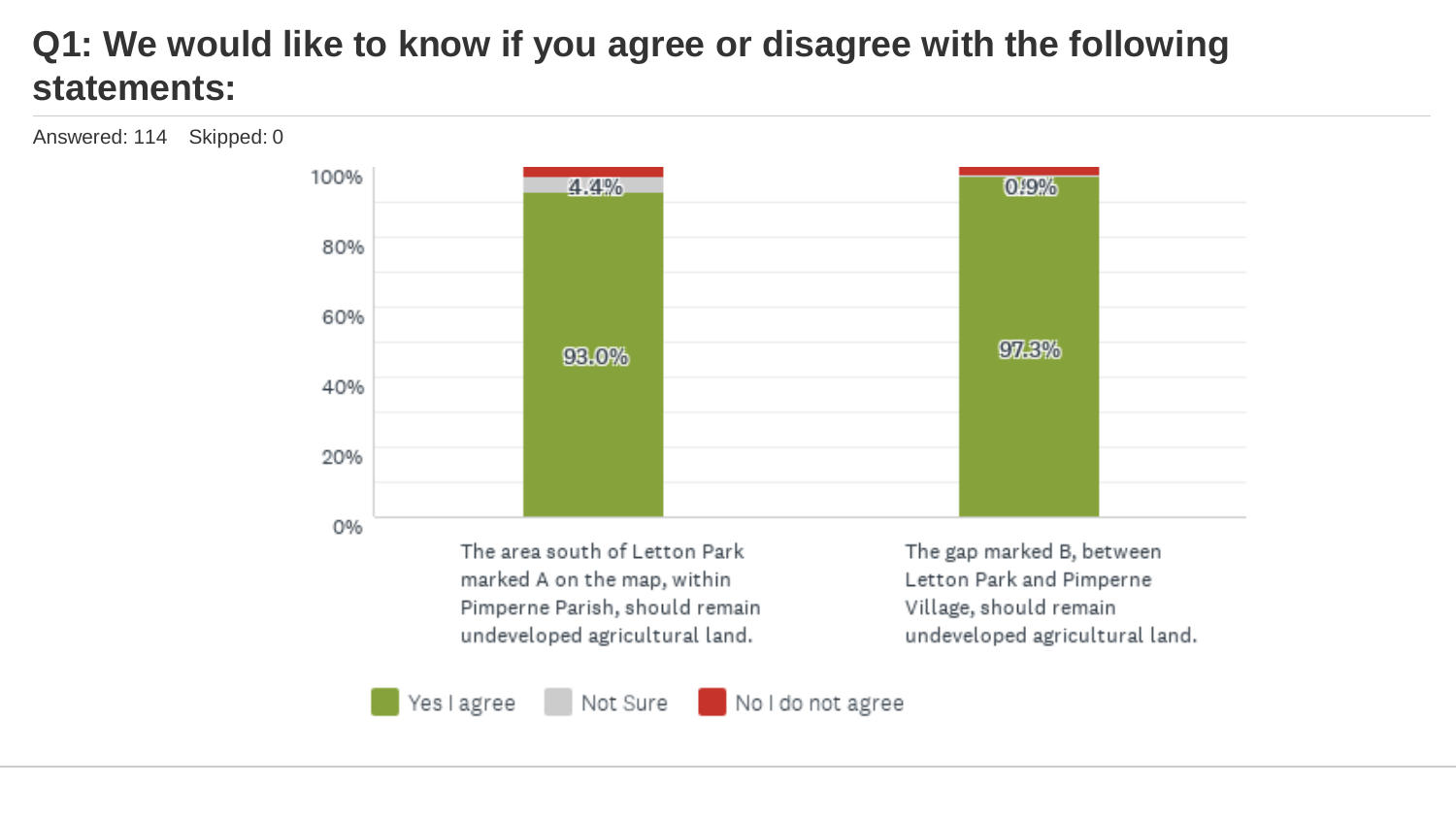## **Q2: Do we need to identify any further land for development at this stage? And if so, for what use, housing and/or employment?**

Answered: 113 Skipped: 1

 $- - - - -$ 

#### *And if so, for what / where?*

affordable housing, first time buyers properties, assisted living accomodation

| 100% |                          | <b>United Kingdom</b>                                                     |  |
|------|--------------------------|---------------------------------------------------------------------------|--|
|      | 92.9%                    | <b>United Kingdom</b>                                                     |  |
| 80%  |                          | Housing                                                                   |  |
| 60%  |                          | Infill only for housing or small business or a shop                       |  |
|      |                          | Not unless its retail in which case the site near Lidl.                   |  |
| 40%  |                          | In the field behind where the new houses are being build Manor Farm Close |  |
|      |                          | <b>United Kingdom</b>                                                     |  |
| 20%  |                          | 7.1%                                                                      |  |
| 0%   |                          |                                                                           |  |
|      | No - there is no need to | Yes - we should identify more                                             |  |
|      | include any additional   | land for development now, in                                              |  |
|      | development sites.       | addition to what is already<br>planned.                                   |  |
|      |                          |                                                                           |  |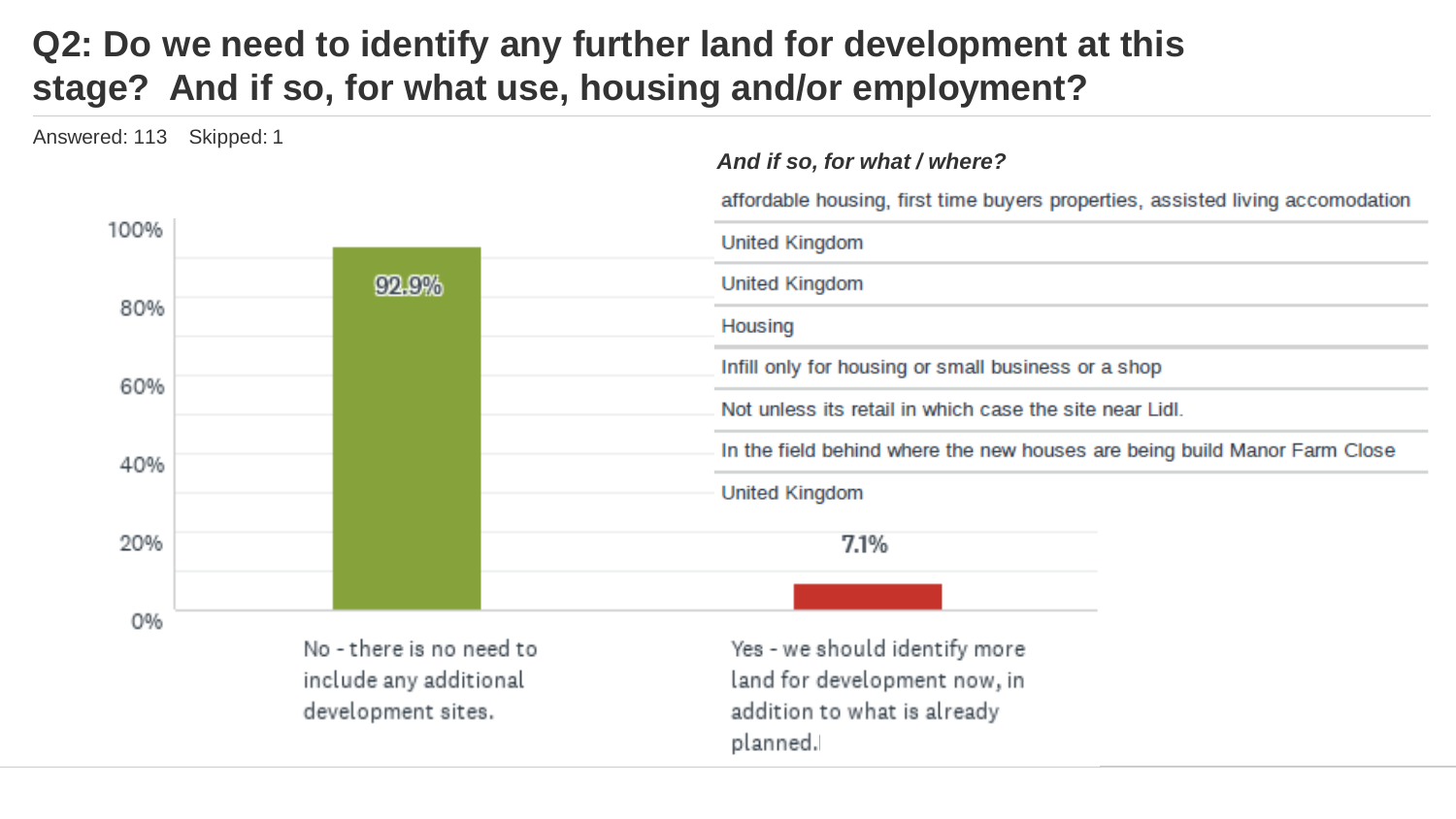#### **Q3: How many vehicles do you have at your property?**

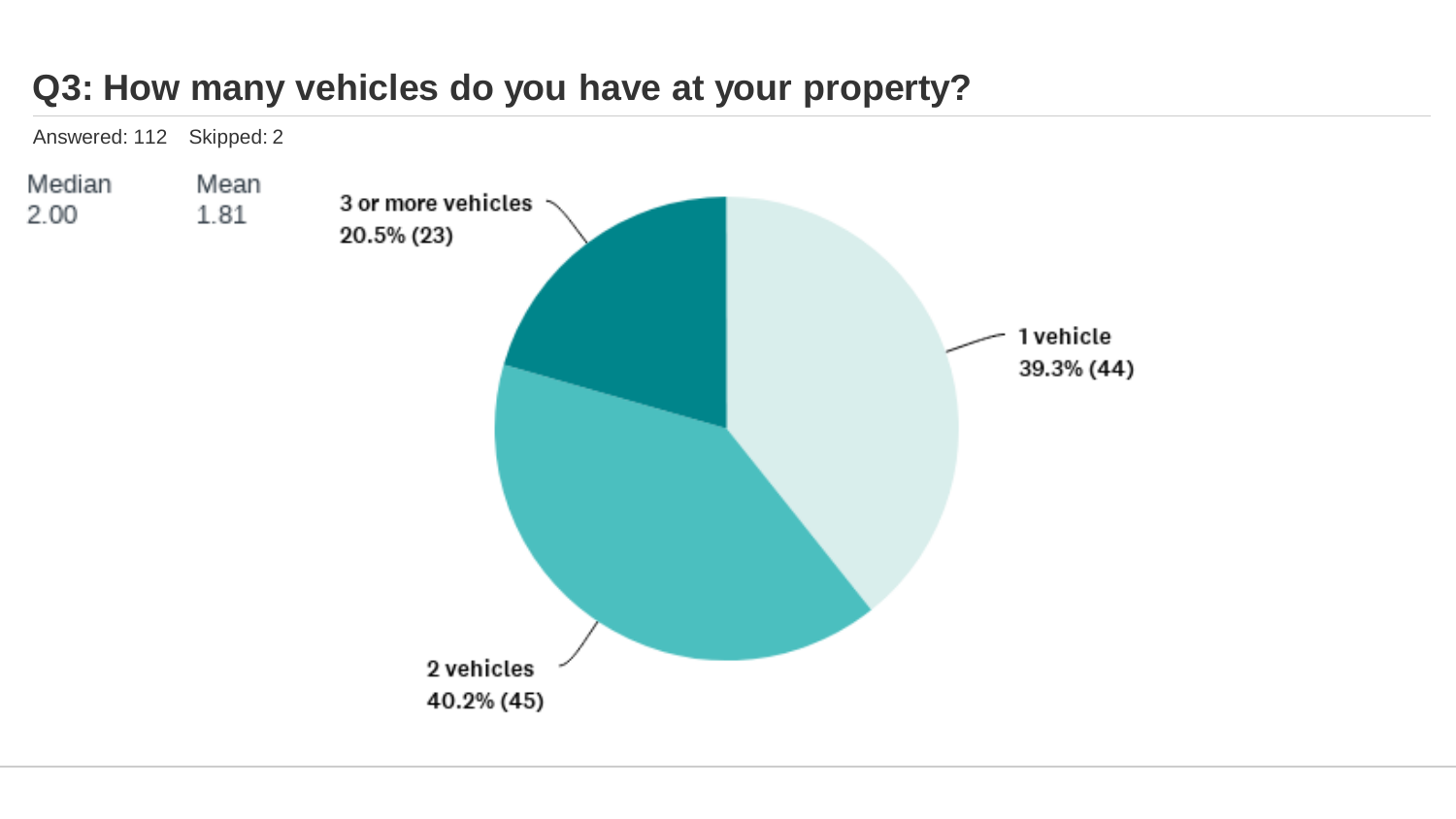## **Q4: How many bedrooms do you have at your property?**

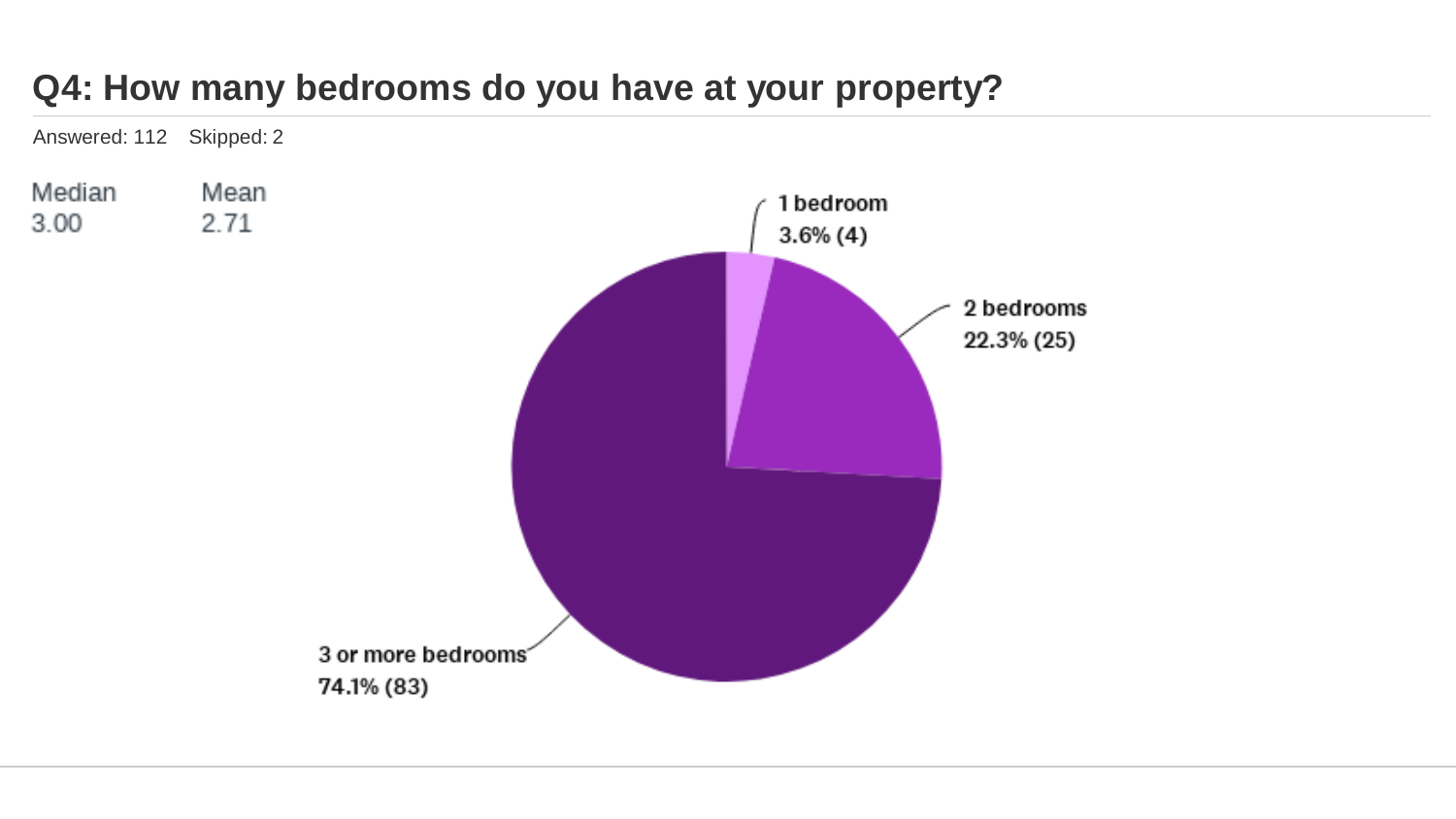## **Q3 and Q4: Typical vehicles per property type analysis**

Answered: 111 Skipped: 3

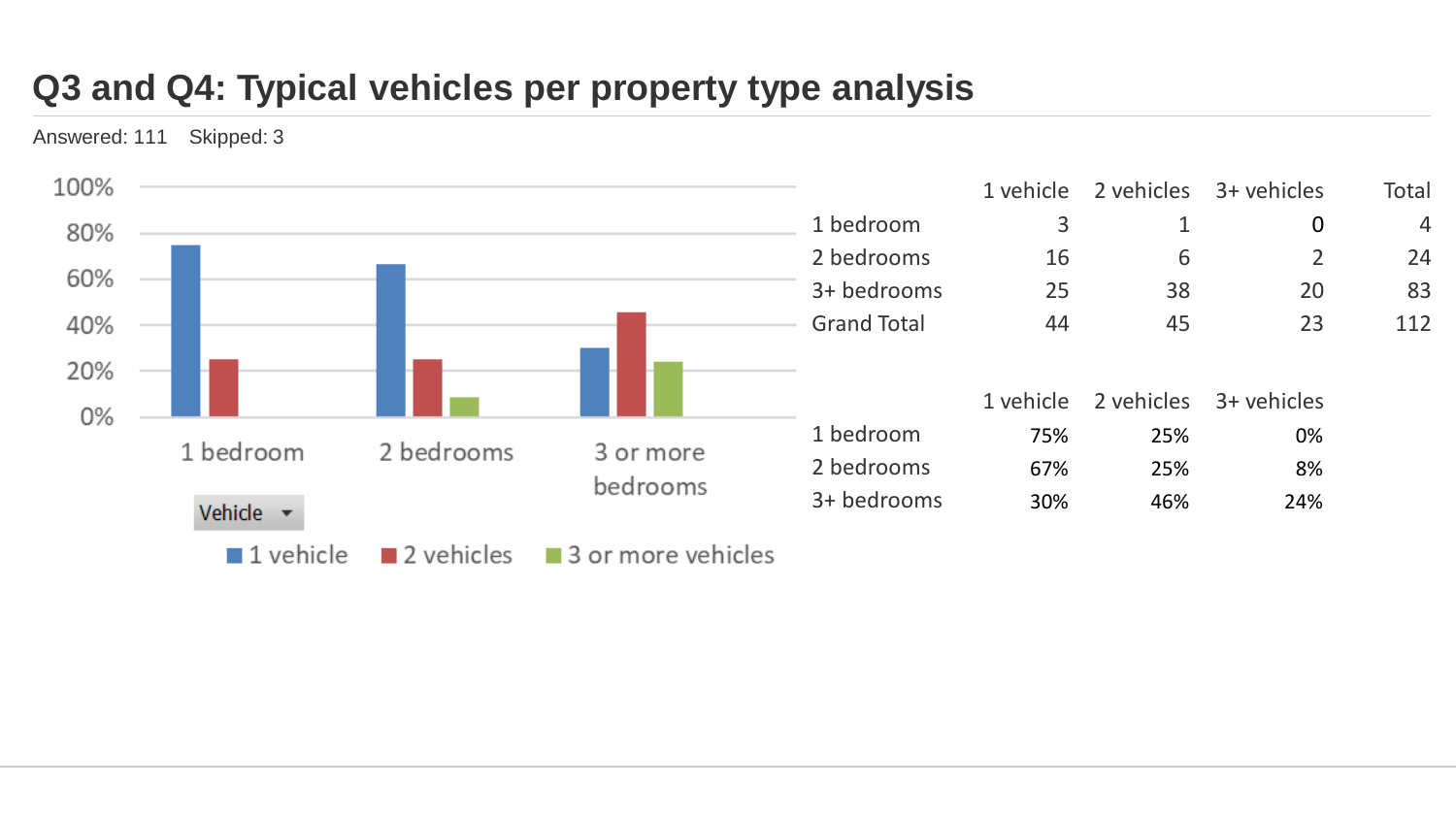#### **Q5: Do you agree that a 20-mph speed limit for the village would be a good idea?**

Answered: 112 Skipped: 2

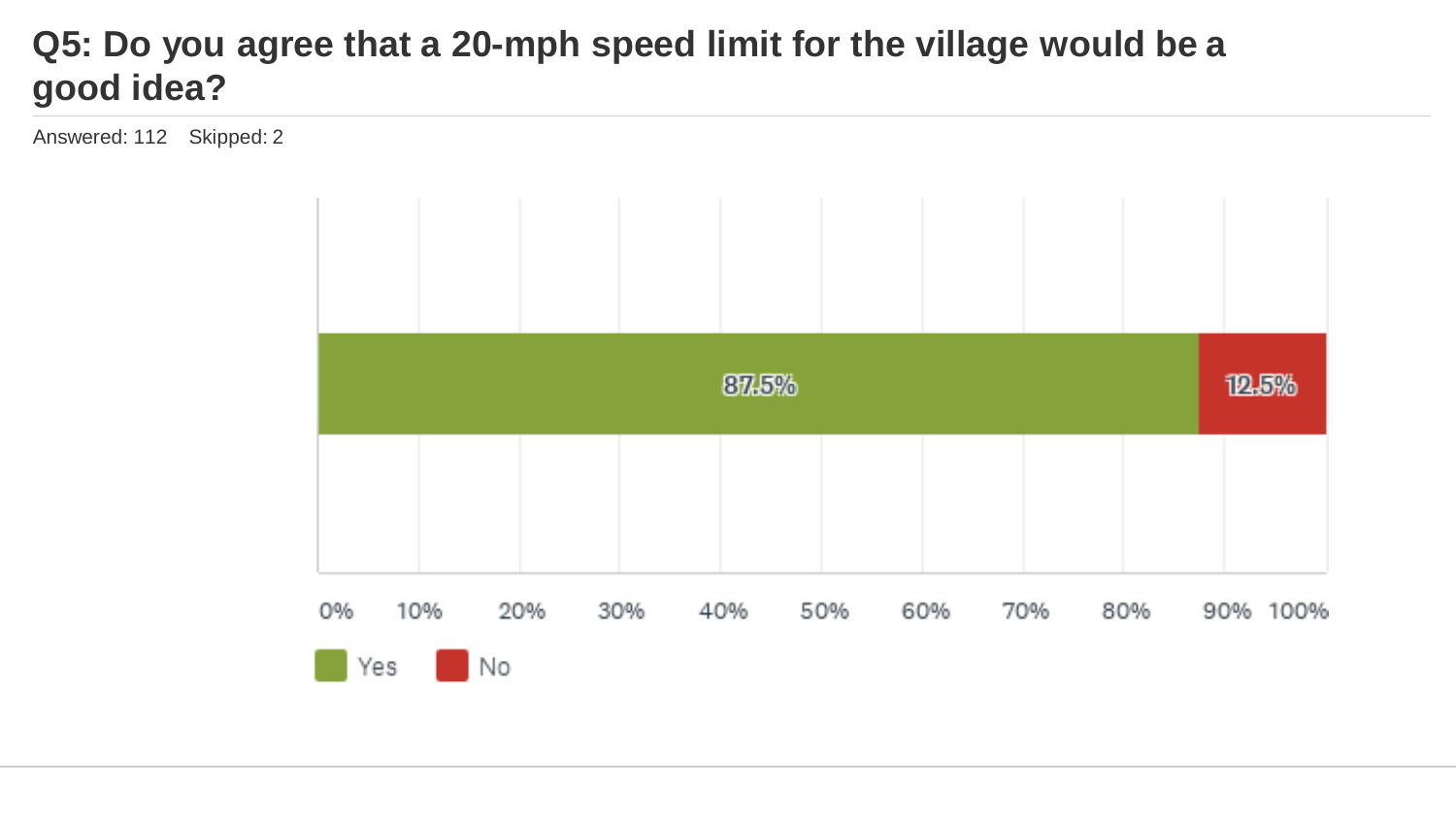#### **Q6: Are there any policy changes that you would like to see to protect the character of the village and its surroundings?**

Answered: 110 Skipped: 4

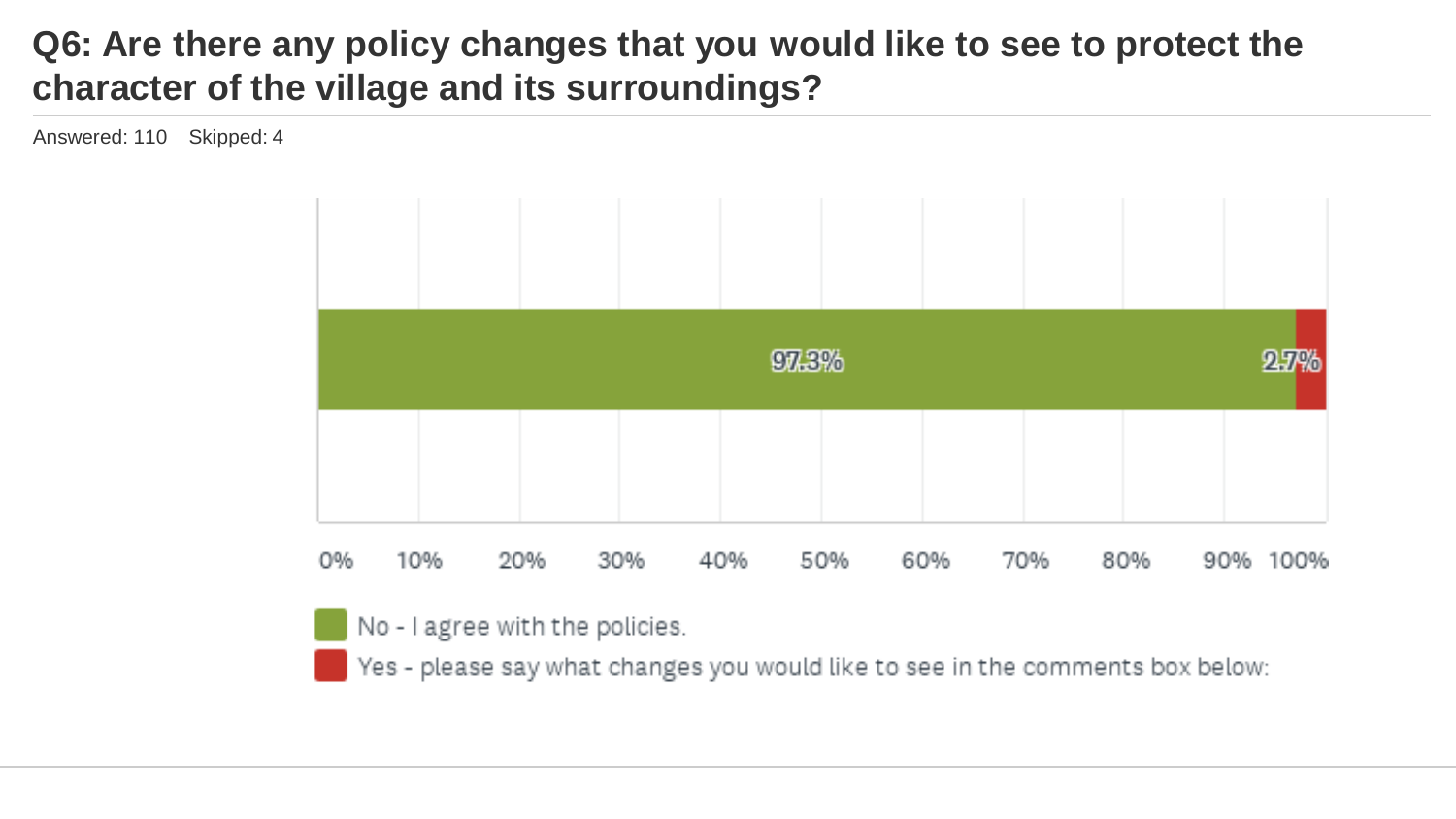#### **Q6: Are there any policy changes that you would like to see to protect the character of the village and its surroundings?**

**Answers given:**

#### YES - PLEASE SAY WHAT CHANGES YOU WOULD LIKE TO SEE IN THE COMMENTS **BOX BELOW:**

Environmental impacts particularly where there is an increase in traffic

#### Enforce 30mph

Make better use of the open green space that was the former village school field. It could have more benches, a fenced off no dogs play area and grass more frequently mown, better paths and dogwalkers should be permitted to let their dogs off the lead for exercise as long as they pickup after them (maybe one or two dog poop bins on the field in addition to the ones nearby on Portman road). Village needs a village shop (perhaps on Farquharson pub site) and villagers should be permitted to play football, cycle and walk dogs (responsibly) on the playing field as the sports club as it is a much underutilised site due to overprotective grounds maintenance arrangements.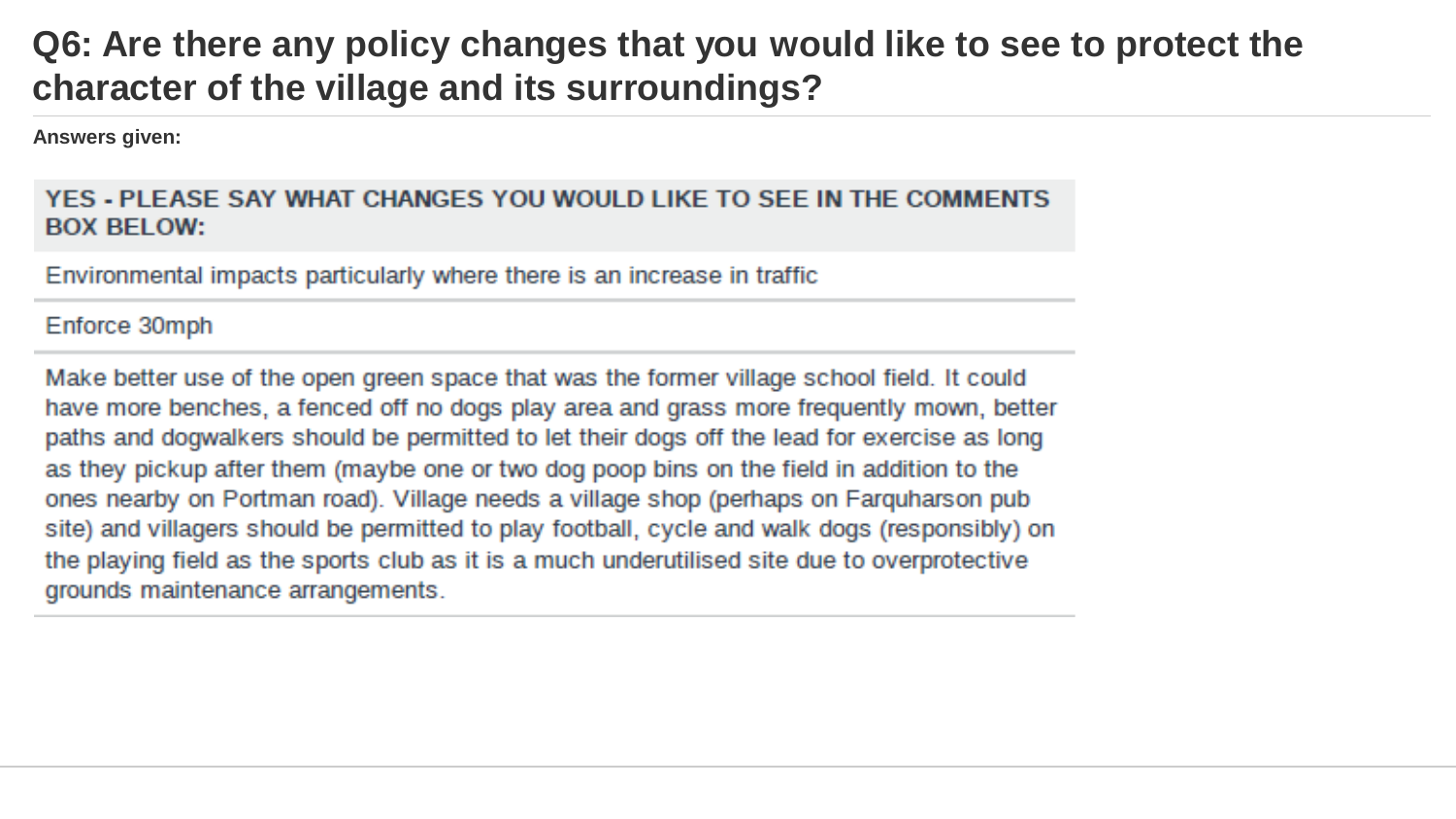## **Q7: In light of the Climate Change Emergency, do you think that we should make any of the following adjustments to the Plan:**



Yes

Answered: 114 Skipped: 0

Not Sure No. car charging points?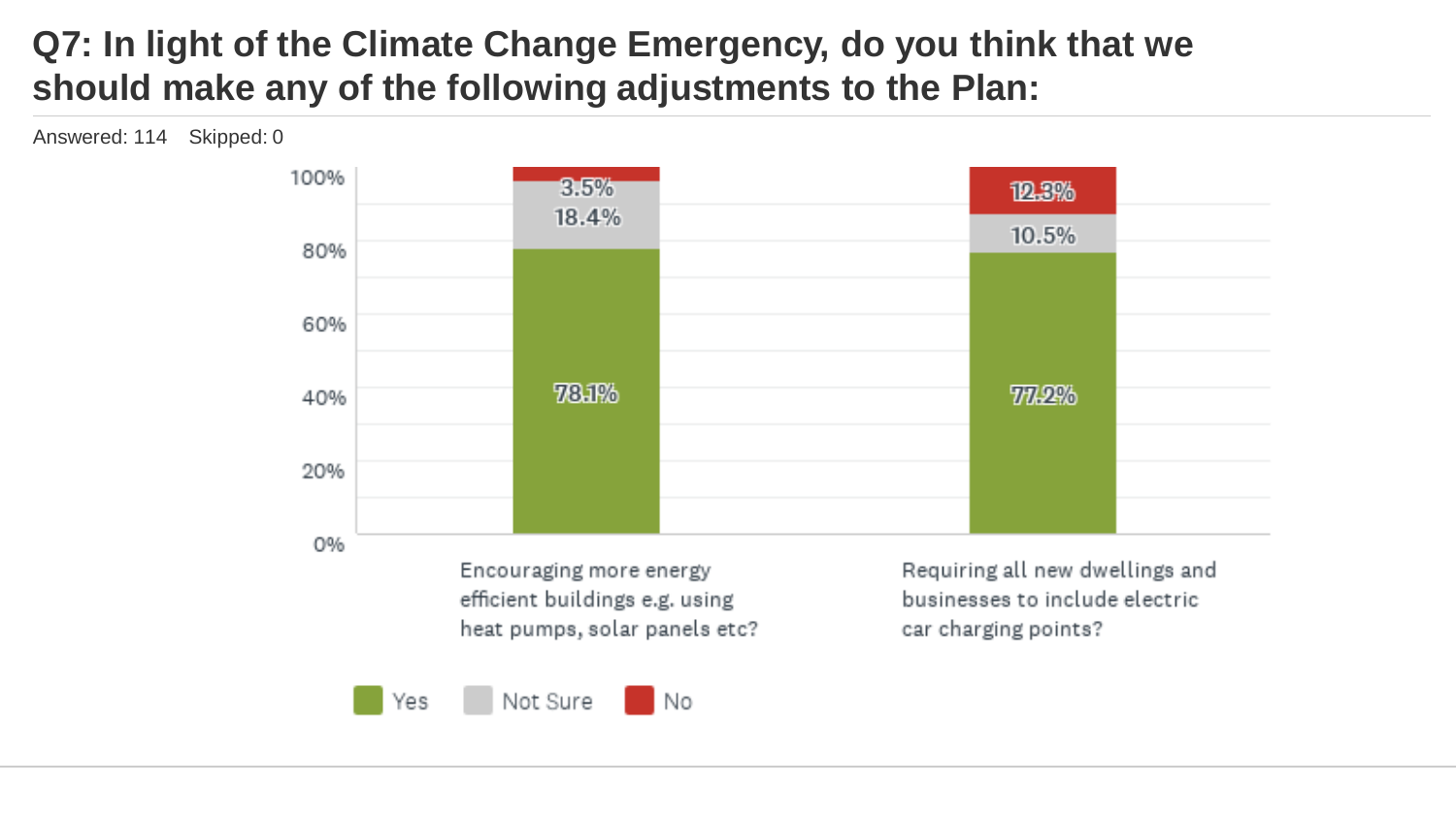#### **Q7: In light of the Climate Change Emergency, do you think that we should make any of the following adjustments to the Plan:**

#### **Answers given:**

| Inclusion of wind and solar panels in the long term plan to switch from gas to electric                                                                                                                                                  | I would not agree to covering fields with solar panels                                                                                                                                                                                                                                                                                                                                                       |  |
|------------------------------------------------------------------------------------------------------------------------------------------------------------------------------------------------------------------------------------------|--------------------------------------------------------------------------------------------------------------------------------------------------------------------------------------------------------------------------------------------------------------------------------------------------------------------------------------------------------------------------------------------------------------|--|
| All driveways etc. to be permeable.                                                                                                                                                                                                      | Better venue for the fish and chip van on Wednesday suggest village hall car park                                                                                                                                                                                                                                                                                                                            |  |
| More clarity and ambition re managing green spaces (p11), for example joining the Living<br>Churchyards project, initiating a wildflower/biodiversity audit and plan; reference to<br>hedgehogs in the local wildlife corridors section. | Local/Parish councils should work in conjunction with suppliers to ensure/maximise<br>purchasing and economies of scale                                                                                                                                                                                                                                                                                      |  |
| Our Neighbourhood Plan should be respected and upheld                                                                                                                                                                                    | Evaluate Hydrogen heating existig home CH boilers, and hydrogen filling at petrol stations<br>for hydrogen cars.                                                                                                                                                                                                                                                                                             |  |
| Recycling schemes of unwanted items and building/decorating items. Accessible<br>community fridges that give all the opportunity to use food items donated by local shops<br>and outlets.                                                | We need to be very cautious about electric cars - they represent only one possible solution<br>and we must keep our minds open to others, such as hydrogen. The batteries used in<br>electric cars may create an environmental problem when it comes to disposal. Utilising<br>existing infrastructure, but converting to hydrogen instead of gas or petrol may provide a<br>much better long term solution. |  |
| Stop Chopping down trees and replacing with houses                                                                                                                                                                                       |                                                                                                                                                                                                                                                                                                                                                                                                              |  |
| All new buildings should also have solar panels and be energy efficient                                                                                                                                                                  | SUDS drainage systems - pedestrian crossing across A354 if new shop at Farquharson pub                                                                                                                                                                                                                                                                                                                       |  |
| Resist further large housing developments that would increase traffic on already heavily                                                                                                                                                 | site.                                                                                                                                                                                                                                                                                                                                                                                                        |  |
| congested roads                                                                                                                                                                                                                          | All New buildings to be built to the Zero Carbon/'Passiv Haus' Standards                                                                                                                                                                                                                                                                                                                                     |  |
| All new houses should have solar panels                                                                                                                                                                                                  | Should also encourage homes already built in the village to explore the use of solar panels                                                                                                                                                                                                                                                                                                                  |  |
| Find why Dorset wish to turn Dorset into Middlesex                                                                                                                                                                                       |                                                                                                                                                                                                                                                                                                                                                                                                              |  |
| For every new build there should be trees planted 1 house $= 1$ tree                                                                                                                                                                     | These items are in the process of being built into the building regulations. for new<br>properties.                                                                                                                                                                                                                                                                                                          |  |
| No solar panels in fields, please stagger the building work in the village so that we do not<br>feel we are taken over by lorries.                                                                                                       | New developments should have solar panels and heat pump heating as a condition of<br>planning permission. Hedges should be retained around all developments.                                                                                                                                                                                                                                                 |  |
|                                                                                                                                                                                                                                          | Solar Panels on the Village Hall                                                                                                                                                                                                                                                                                                                                                                             |  |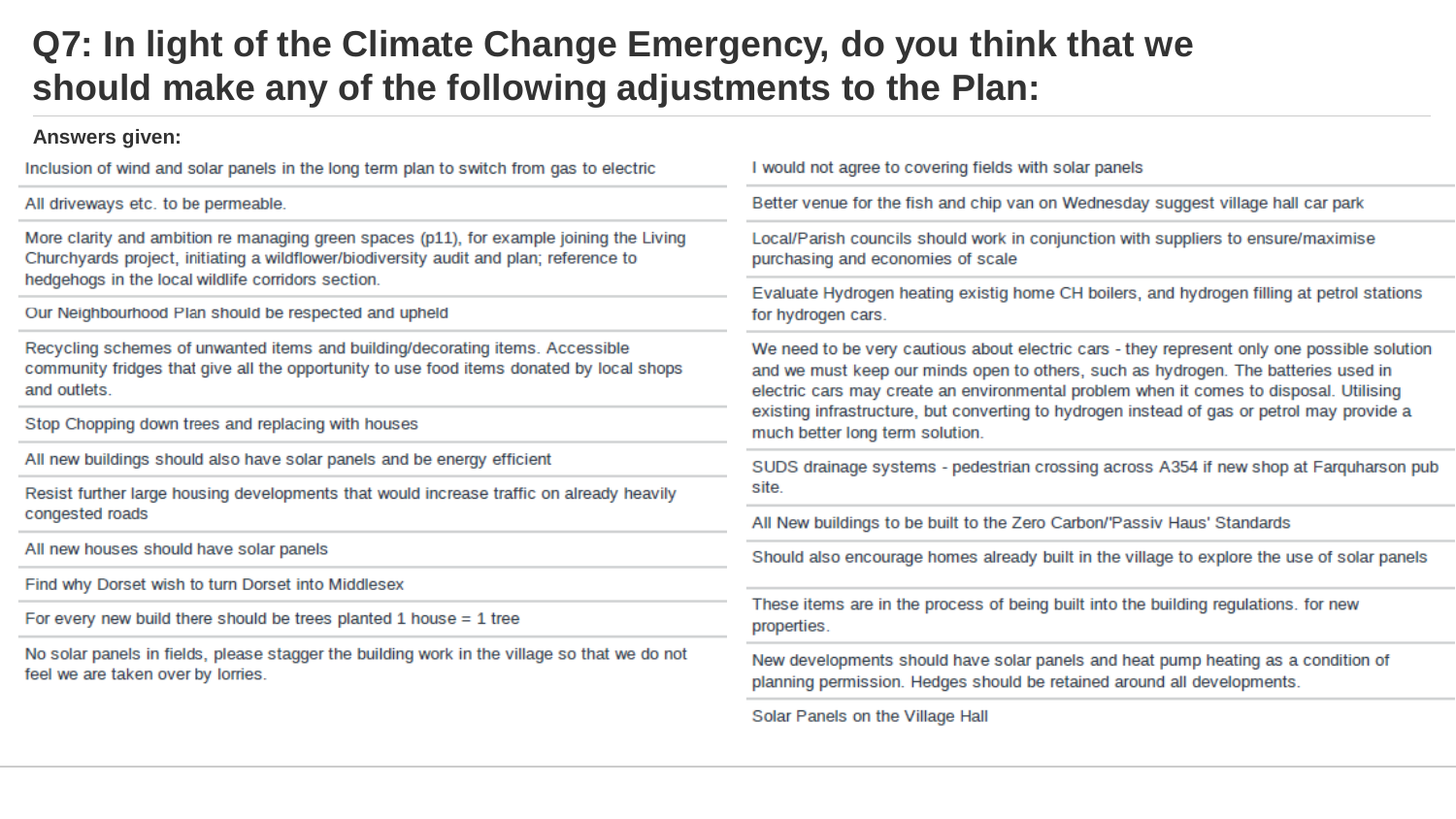## **Q10: Is there anything else you think we need to consider in reviewing our neighbourhood plan?**

#### Answered: 34 Skipped: 80

- A Beautiful spot which should not be changed
- A shop
- All new driveways and parking areas should be constructed of porous material to allow for run off and be environmentally effective.
- Another village store would be good it would bring the community together.
- Better drainage for run off with anticipated increases in rainfall/hour resulting from climate change. The Pimperne Brook runs at capacity at present and will almost certainly need greater capacity in the near future
- Create a one way system down Arlecks Lane and a roundabout at the school bend.
- Double yellow lines in areas particularly badly affected by over use of roadside parking
- Eco villages, more bugs less farming re-wild, regenerative agriculture
- Emphasise the AONB status of the land round the village state clear opposition to making village / Blandford part of Wimborne / Poole for planning purposes.
- High speed broadband.
- i cannot stress enough the importance of keeping a clear gap between Blandford and Pimperne, to retain the character of this ancient village.
- I think the plan is still good, and reflects all the hard work already done. We must resist urban sprawl!
- If we do not build houses the village will wither and die
- Important need for a shop
- It would interesting to know how many of the agreed developments in the village are actually purchased by village people, and were, therefore, actually needed by the village.
- Move the speed limit sign nearer to Blandford when coming into the village! And crossing area for families to yard farm estate !!
- need nature friendly developments retaining or adding hedgerows, trees ponds, grass verges integrated with developments. Swift bricks and hedgehog highways should be a must and wildlife friendly green roofs.
- No more building on AONB land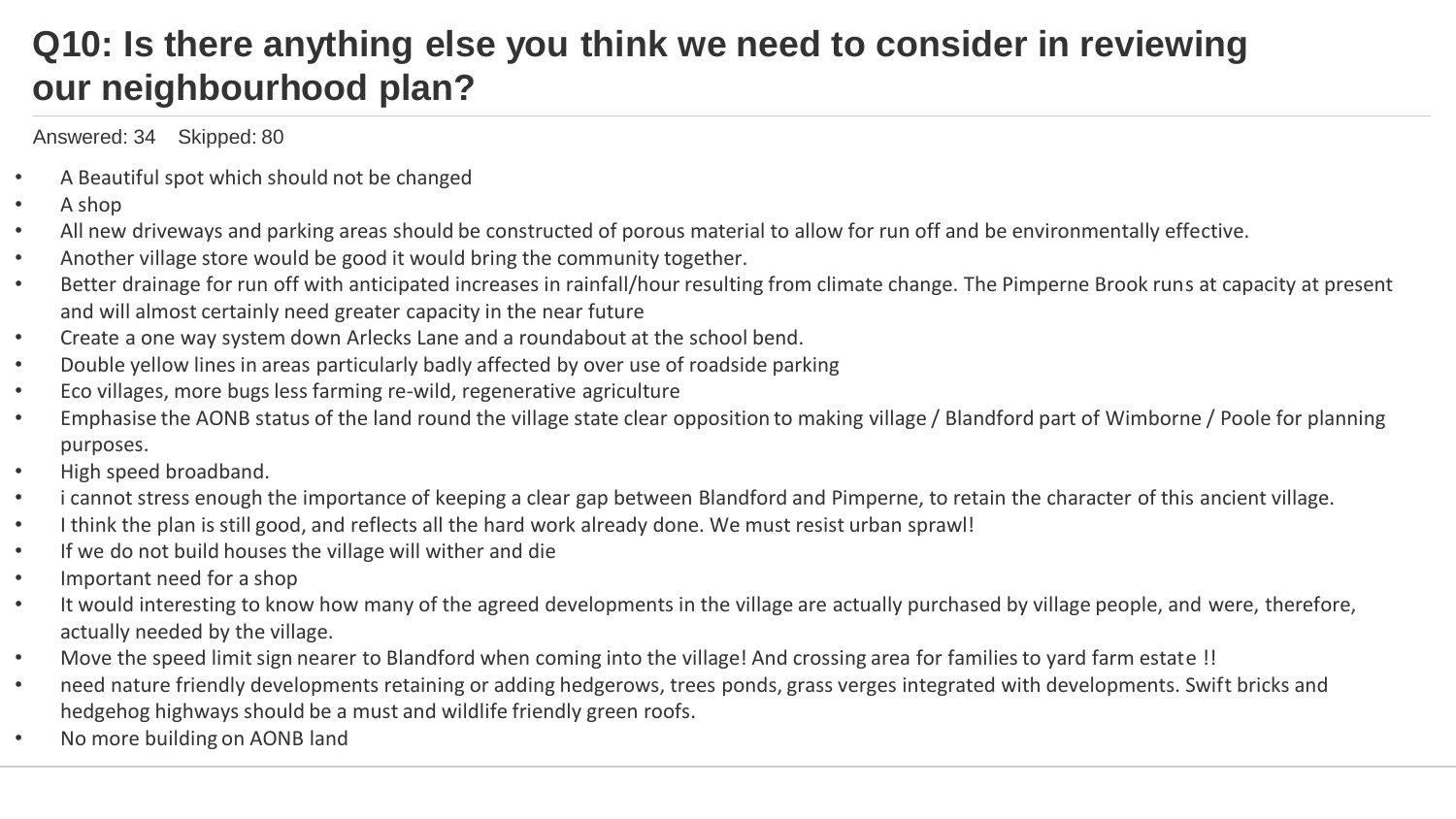### **Q10: Is there anything else you think we need to consider in reviewing our neighbourhood plan?**

Answered: 34 Skipped: 80

- NO SPEEDING THROUGH THE VILLAGE IS OUR MAIN ISSUE
- Require new developments to be in keeping with building design in main village. The existing Wyatts development is a good example of a modern development that is designed in keeping with the historic village design.
- See comments above re biodiversity.
- Solar panels on village hall. Public car charging point at village hall
- Speeding traffic through the village on the A354 and damage to the bridge by The Farquarharson .Why not have a preference arrow for traffic coming through the village from Salisbury .This would slow traffic down and protect the bridge .
- Sustaining areas that are known to be home to many wild animals. AONB need to be maintained and not considered for housing development
- The existing strain and congestion on our local roads and existing infrastructures, not to mention Doctor and Dentist provision,should alone be enough evidence to support the no further development thought…
- The serious impact that new developments will have on the local appearance of our parish, and the local infrastructure and road networks. Traffic around the area is heavy now let alone with yet more development. The local Doctors, Dentists and other emergency and health services are struggling to offer a service with acceptable waiting times now without this added pressure of new homes.
- To remember this is a small village community which wants to remain that way. Its why we moved here!
- traffic on the roads
- We all need to look after are 'green' spaces not 'RUIN IT,' through over development of housing. Increased, road congestion, no infrastructure and loss of wild life habitats are contributing factors. Stop it now.
- We all need to object to over development of green belt land, for future generations. There will be increased congestion. Traffic is already bumper to bumper on the bypass most of the time. Loss of wild life habitat ,trees and hedgerows
- We need a Shop post office and a local pub that wants us not a restaurant that sells beer
- We should fight to keep Pimperne from being swallowed up by Blandford. Once Wyatt homes development is built on the wrong side of the bypass we will need to keep agricultural land marked B on the map to keep Pimperne's integrity as a village.